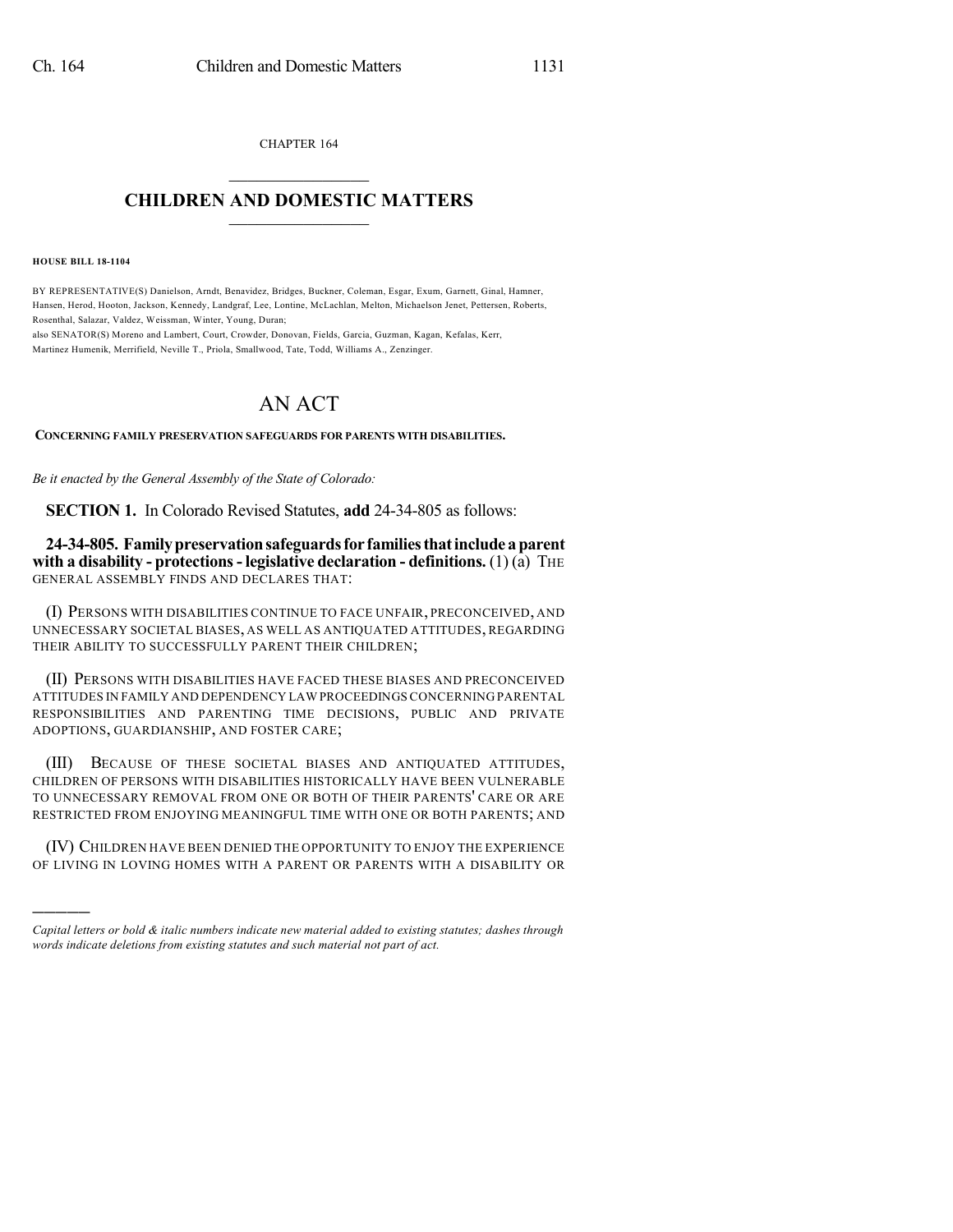OTHER CARETAKERS WITH A DISABILITY.

(b) THEREFORE, THE GENERAL ASSEMBLY DECLARES THAT TO PROTECT THE BEST INTERESTS OF CHILDREN WHO ARE PARENTED BY PERSONS WITH DISABILITIES OR CHILDREN WHO COULD BE PARENTED BY PERSONS WITH DISABILITIES:

(I) PROCEDURAL SAFEGUARDS ARE REQUIRED IN ADHERENCE TO THE FEDERAL "AMERICANS WITH DISABILITIES ACT OF 1990", 42 U.S.C. SEC. 12101 ET SEQ., AND ITS RELATED AMENDMENTS AND IMPLEMENTING REGULATIONS; AND

(II) IT IS NECESSARY TO HAVE RESPECT FOR THE DUE PROCESS AND EQUAL PROTECTION RIGHTS OF PARENTS AND PROSPECTIVE PARENTS WITH DISABILITIES IN THE CONTEXT OF CHILD WELFARE, FOSTER CARE, FAMILY LAW, GUARDIANSHIP, AND ADOPTION.

(2) ACHIEVING THE GOAL OF FAMILY PRESERVATION FOR A PARENT OR PROSPECTIVE PARENT WITH A DISABILITY INCLUDES THE FOLLOWING REQUIREMENTS:

(a) A PARENT'S DISABILITY ALONE MUST NOT SERVE AS A BASIS FOR DENIAL OR RESTRICTION OF PARENTING TIME OR PARENTAL RESPONSIBILITIES IN:

(I) A DOMESTIC LAW PROCEEDING PURSUANT TO TITLE 14, WITHOUT A CLEAR NEXUS TO THE PARENT'S ABILITY TO MEET THE NEEDS OF THE CHILD;

(II) A MINOR GUARDIANSHIP PROCEEDING PURSUANT TO TITLE 15, WITHOUT A CLEAR NEXUS TO THE PARENT'S ABILITY TO MEET THE NEEDS OF THE CHILD; OR

(III) ADEPENDENCY AND NEGLECT PROCEEDING PURSUANT TO TITLE 19, EXCEPT WHEN IT IMPACTS THE HEALTH OR WELFARE OF A CHILD;

(b) A PROSPECTIVE ADOPTIVE PARENT'S DISABILITY ALONE MUST NOT SERVE AS A BASIS FOR THE DENIAL OF HIS OR HER PARTICIPATION IN A PUBLIC OR PRIVATE ADOPTION PURSUANT TO ARTICLE 5 OF TITLE 19 UNLESS IT WOULD IMPACT THE HEALTH OR WELFARE OF A CHILD;

(c) AN INDIVIDUAL'S DISABILITY ALONE MUST NOT SERVE AS A BASIS FOR THE DENIAL OF TEMPORARY CUSTODY OR FOSTER CARE OF A MINOR, EXCEPT WHEN IT IMPACTS THE HEALTH OR WELFARE OF A CHILD;

(d) IN A CASE BROUGHT PURSUANT TO TITLE 14, A MINOR GUARDIANSHIP PROCEEDING PURSUANT TO TITLE 15, OR ARTICLE 4 OF TITLE 19:

(I) WHERE A PARENT'S OR PROSPECTIVE GUARDIAN'S DISABILITY IS ALLEGED TO HAVE A DETRIMENTAL IMPACT ON A CHILD, THE PARTY RAISING THE ALLEGATION BEARS THE BURDEN OF PROVING,BY A PREPONDERANCE OF THE EVIDENCE,THAT THE BEHAVIOR OR BEHAVIORS OF THE PARENT OR PROSPECTIVE PARENT ARE CONTRARY TO THE CHILD'S BEST INTEREST; AND

(II) IF THE BURDEN OF PROOF REQUIRED PURSUANT TO SUBSECTION  $(2)(d)(I)$  OF THIS SECTION IS MET, THE PARENT OR PROSPECTIVE GUARDIAN WITH A DISABILITY MUST BE GIVEN THE OPPORTUNITY TO DEMONSTRATE HOW THE IMPLEMENTATION OF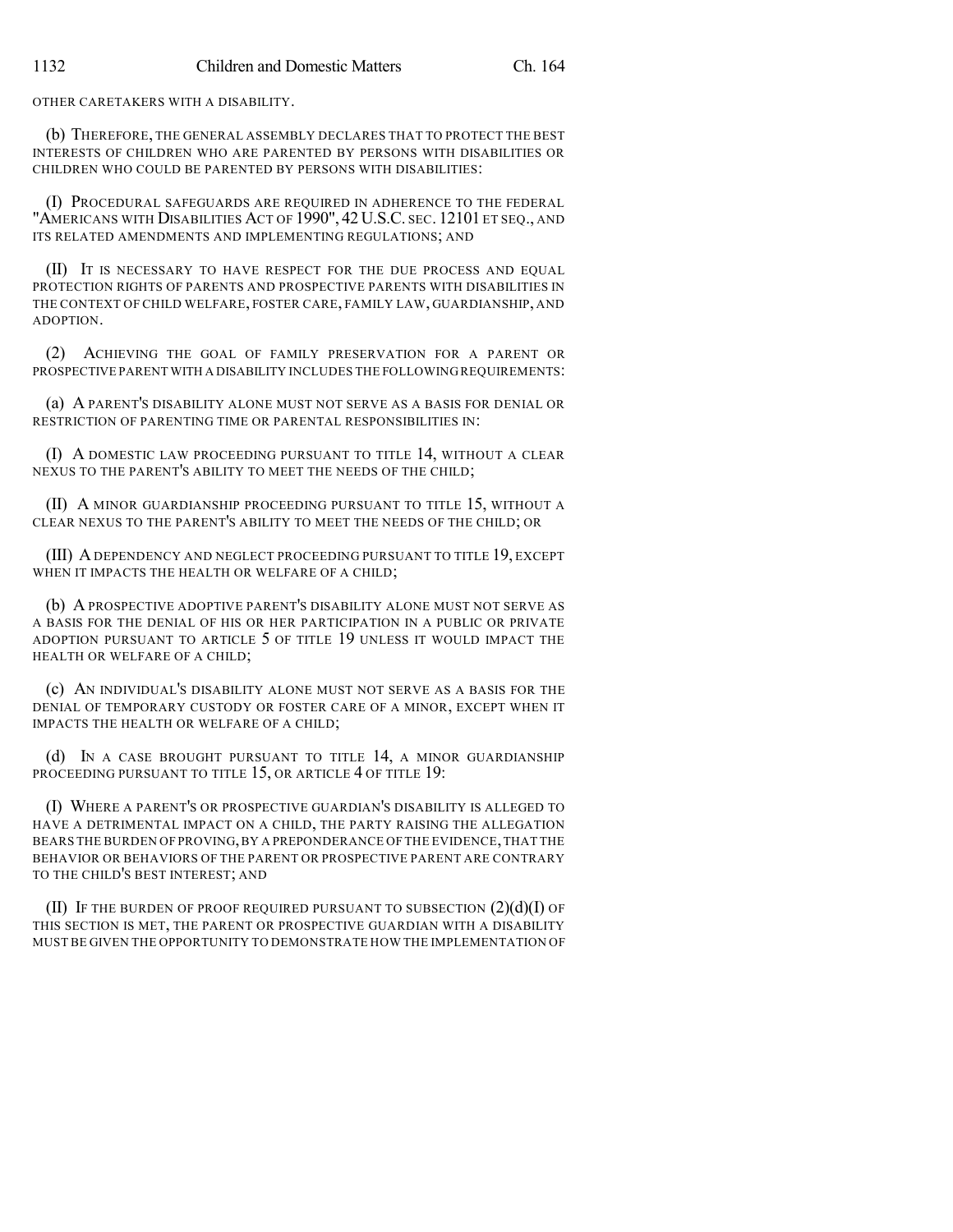## Ch. 164 Children and Domestic Matters 1133

SUPPORTIVE PARENTING SERVICES CAN ALLEVIATE ANY CONCERNS THAT HAVE BEEN RAISED.THE COURT MAY REQUIRE THAT SUCH SUPPORTIVE PARENTING SERVICES BE PROVIDED OR IMPLEMENTED, GIVEN THE RESOURCES OF THE FAMILY, WITH AN OPPORTUNITY TO REVIEW THE NEED FOR CONTINUATION OF SUCH SERVICES WITHIN A REASONABLE PERIOD OF TIME.

(e) IN A DEPENDENCY AND NEGLECT CASE BROUGHT PURSUANT TO TITLE 19, WHEN A RESPONDENT PARENT'S DISABILITY IS ALLEGED TO IMPACT THE HEALTH OR WELFARE OF A CHILD, THE COURT SHALL FIND WHETHER REASONABLE ACCOMMODATIONS AND MODIFICATIONS, AS REQUIRED BY THE FEDERAL "AMERICANS WITH DISABILITIES ACT OF 1990", 42 U.S.C. SEC. 12101 ET SEQ., AND ITS RELATED AMENDMENTS AND IMPLEMENTING REGULATIONS, WERE PROVIDED TO AVOID NONEMERGENCY REMOVAL ON THE BASIS OF DISABILITY.

(f) IN A CASE BROUGHT PURSUANT TO TITLE 14, A MINOR GUARDIANSHIP PROCEEDING PURSUANT TO TITLE 15, OR ARTICLES 4 AND 5 OF TITLE 19, IF A COURT DETERMINES THAT THE RIGHT OF A PARENT OR PROSPECTIVE GUARDIAN WITH A DISABILITY TO PARENTING TIME, PARENTAL RESPONSIBILITIES, GUARDIANSHIP, OR ADOPTION SHOULD BE DENIED, RESTRICTED, OR CONDITIONED IN ANY MANNER, THE COURT SHALL MAKE SPECIFIC FINDINGS OF FACT AND LAW STATING THE BASIS FOR SUCH A DETERMINATION AND WHY THE PROVISION OF SUPPORTIVE PARENTING SERVICES IS NOT A REASONABLE ACCOMMODATION OR REMEDY TO PREVENT THE DENIAL OR LIMITATION.

(3) AS USED IN THIS SECTION, UNLESS THE CONTEXT OTHERWISE REQUIRES:

(a) "DISABILITY" HAS THE SAME MEANING AS SET FORTH IN THE FEDERAL "AMERICANS WITH DISABILITIES ACT OF 1990", 42 U.S.C. SEC. 12101 ET SEQ., AND ITS RELATED AMENDMENTS AND IMPLEMENTING REGULATIONS.

(b) "SUPPORTIVE PARENTING SERVICES" MEANS THE PROVISION OF REASONABLE ACCOMMODATIONS AND MODIFICATIONS AS SET FORTH IN THE FEDERAL "AMERICANS WITH DISABILITIES ACT OF 1990", 42 U.S.C. SEC. 12101 ET SEQ., AND ITS RELATED AMENDMENTS AND IMPLEMENTING REGULATIONS, AND ARE DIRECTLY RELATED TO A DISABILITY AND THAT ENABLE A PARENT WITH A DISABILITY TO SAFELY FULFILL PARENTAL RESPONSIBILITIES.

**SECTION 2.** In Colorado Revised Statutes, **amend** 14-10-102 as follows:

**14-10-102. Purposes - rules of construction.** (1) This article shall ARTICLE 10 MUST be liberally construed and applied to promote its underlying purposes.

(2) Its THE underlying purposes OF THIS ARTICLE 10 are:

(a) To promote the amicable settlement of disputes that have arisen between parties to a marriage;

(b) To mitigate the potential harmto the spouses and their children caused by the process of legal dissolution of marriage; and

(c) To make the law of legal dissolution of marriage more effective for dealing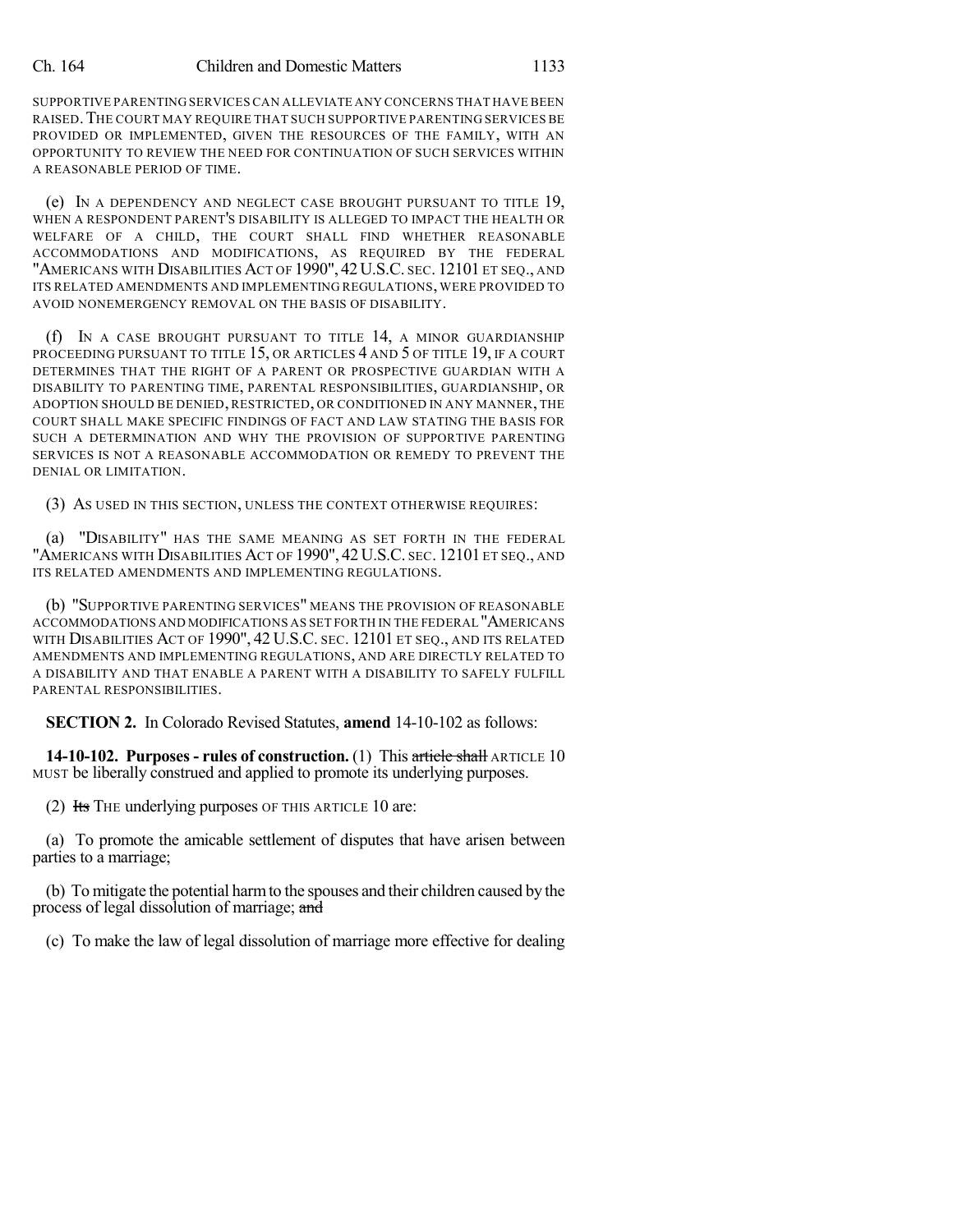with the realities of matrimonial experience by making an irretrievable breakdown of the marriage relationship the sole basis for its dissolution; AND

(d) TO PROVIDE SAFEGUARDS FOR A PARENT WITH A DISABILITY, PURSUANT TO THE PROVISIONS OF SECTION 24-34-805.

**SECTION 3.** In Colorado Revised Statutes, **amend** 14-10-104.5 as follows:

**14-10-104.5. Legislative declaration.** The general assembly recognizes that it is in the best interests of the parties to a marriage in which a dissolution has been granted and in which there are children of the marriage for the parties to be able to resolve disputes that arise subsequent to the dissolution in an amicable and fair manner. The general assembly further recognizes that, in most cases, it is in the best interests of the children of the marriage to have a relationship with both parents, INCLUDING A PARENT WITH A DISABILITY, and that, in most cases, it is the parents' right to have a relationship with their children. The general assembly emphasizes that one of the underlying purposes of this article ARTICLE 10 is to mitigate the potential harm to the spouses and their children and the relationships between the parents and their children caused by the process of legal dissolution of marriage. The general assembly recognizes that when a marriage in which children are involved is dissolved both parties either agree to or are subject to orders which THAT contain certain obligations and commitments. The general assembly declares that the honoring and enforcing of those obligations and commitments made by both parties is necessary to maintaining a relationship that is in the best interest of the children of the marriage. In recognition thereof the THEREFORE, THE general assembly hereby declares that both parties should honor and fulfill all of the obligations and commitments made between the parties and ordered by the court.

**SECTION 4.** In Colorado Revised Statutes, 19-1-103, **add** (42.5) as follows:

**19-1-103. Definitions.** (42.5) "DISABILITY" HAS THE SAME MEANING AS SET FORTH IN THE FEDERAL "AMERICANS WITH DISABILITIES ACT OF 1990", 42 U.S.C. SEC. 12101 ET SEQ., AND ITS RELATED AMENDMENTS AND IMPLEMENTING REGULATIONS.

**SECTION 5.** In Colorado Revised Statutes, 19-3-100.5, **amend** (5) as follows:

**19-3-100.5. Legislative declarations - reasonable efforts - movement of children and sibling groups.** (5) Therefore, in orderto carry out the requirements addressed in this section, to ensure stability in placements, to preserve families, and to decrease the need for out-of-home placement, the general assembly shall define "reasonable efforts" and identify the services and processesthat must be in place to ensure that "reasonable efforts" have been made. The general assembly shall provide PROVIDES that "reasonable efforts" are deemed to be met when a county or city and county provides services in accordance with section 19-3-208 AND WHEN FULL CONSIDERATION HAS BEEN GIVEN TO THE PROVISIONS OF SECTION 24-34-805 (2).

**SECTION 6.** In Colorado Revised Statutes, 19-3-208, **add** (2)(g) as follows:

**19-3-208. Services - county required to provide - rules.** (2) (g) SERVICES PROVIDED PURSUANT TO THIS SECTION ARE REQUIRED TO MEET THE PROVISIONS OF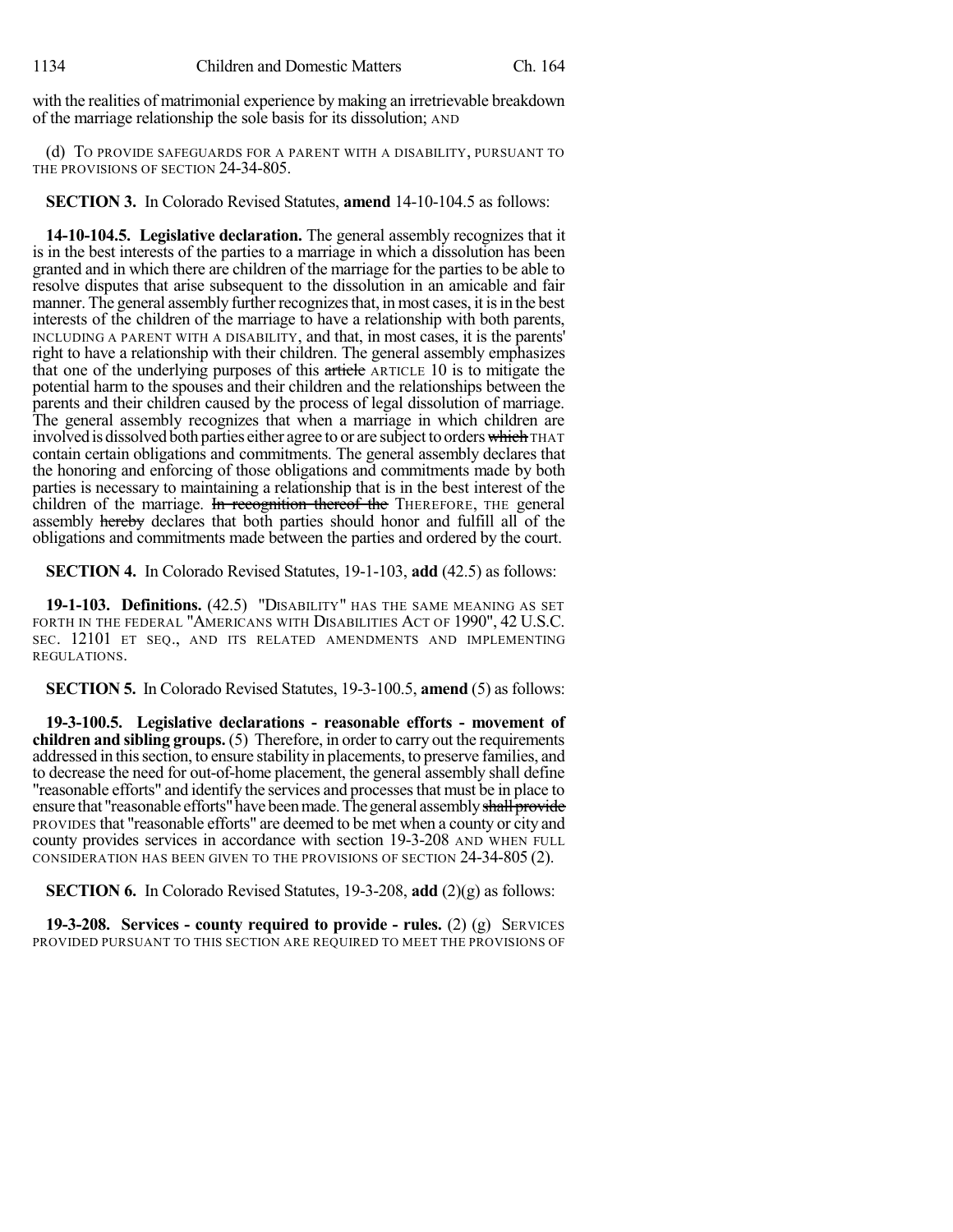THE FEDERAL "AMERICANS WITH DISABILITIES ACT OF 1990", 42U.S.C. SEC.12101 ET SEQ., AND ITS RELATED AMENDMENTS AND IMPLEMENTING REGULATIONS.

## **SECTION 7.** In Colorado Revised Statutes, 19-3-507, **add** (1)(c) as follows:

**19-3-507. Dispositional hearing.** (1) (c) IF ONE OR BOTH OF THE PARENTS HAVE A DISABILITY,REASONABLE ACCOMMODATIONS AND MODIFICATIONS, AS SET FORTH IN THE FEDERAL "AMERICANS WITH DISABILITIES ACT OF 1990", 42 U.S.C. SEC. 12101 ET SEQ., AND ITS RELATED AMENDMENTS AND IMPLEMENTING REGULATIONS, ARE NECESSARY TO ENSURE THE TREATMENT PLAN COMPONENTS ARE ACCESSIBLE. IF APPLICABLE, ANY IDENTIFIED ACCOMMODATIONS AND MODIFICATIONS MUST BE LISTED IN THE REPORT PREPARED FOR THE DISPOSITIONAL HEARING.

**SECTION 8.** In Colorado Revised Statutes, 19-3-604, **amend** (1)(b) introductory portion and  $(1)(b)(I)$  as follows:

**19-3-604. Criteria for termination.** (1) The court may order a termination of the parent-child legal relationship upon the finding by clear and convincing evidence of any one of the following:

(b) That the child is adjudicated dependent or neglected and the court finds that no AN appropriate treatment plan can CANNOT be devised to address the unfitness of the parent or parents. In making such a determination, the courtshall find one of the following as the basis for unfitness:

(I) An emotional illness, a behavioral or mental health disorder, or an intellectual and developmental disability of the parent of such duration or nature as to render the parent unlikely within a reasonable time to care for the ongoing physical, mental, and emotional needs and conditions of the child. THE COURT SHALL MAKE FINDINGS THAT THE PROVISION OF REASONABLE ACCOMMODATIONS AND MODIFICATIONS PURSUANT TO THE FEDERAL "AMERICANS WITH DISABILITIES ACT OF 1990", 42 U.S.C. SEC. 12101 ET SEQ., AND ITS RELATED AMENDMENTS AND IMPLEMENTING REGULATIONS, WILL NOT REMEDIATE THE IMPACT OF THE PARENT'S DISABILITY ON THE HEALTH OR WELFARE OF THE CHILD.

**SECTION 9.** In Colorado Revised Statutes, 19-5-100.2, **amend** (2) as follows:

**19-5-100.2. Legislative declaration.** (2) It is the purpose of this article ARTICLE 5 to promote the integrity and finality of adoptionsto ensure that children placed in adoptive placements will be raised in stable, loving, and permanent families. IT IS THE FURTHER INTENT OF THE GENERAL ASSEMBLY THAT A PROSPECTIVE PARENT WITH A DISABILITY SHOULD NOT BE DENIED THE OPPORTUNITY TO PROVIDE A PERMANENT ADOPTIVE PLACEMENT FOR A CHILD BASED SOLELY ON THE PARENT'S DISABILITY, AS PROVIDED FOR IN SECTION 24-34-805 (2). The general assembly intends that by enacting this legislation, it will be protecting children from being uprooted from adoptive placements and from the life-long emotional and psychological trauma that often accompanies being indiscriminately moved.